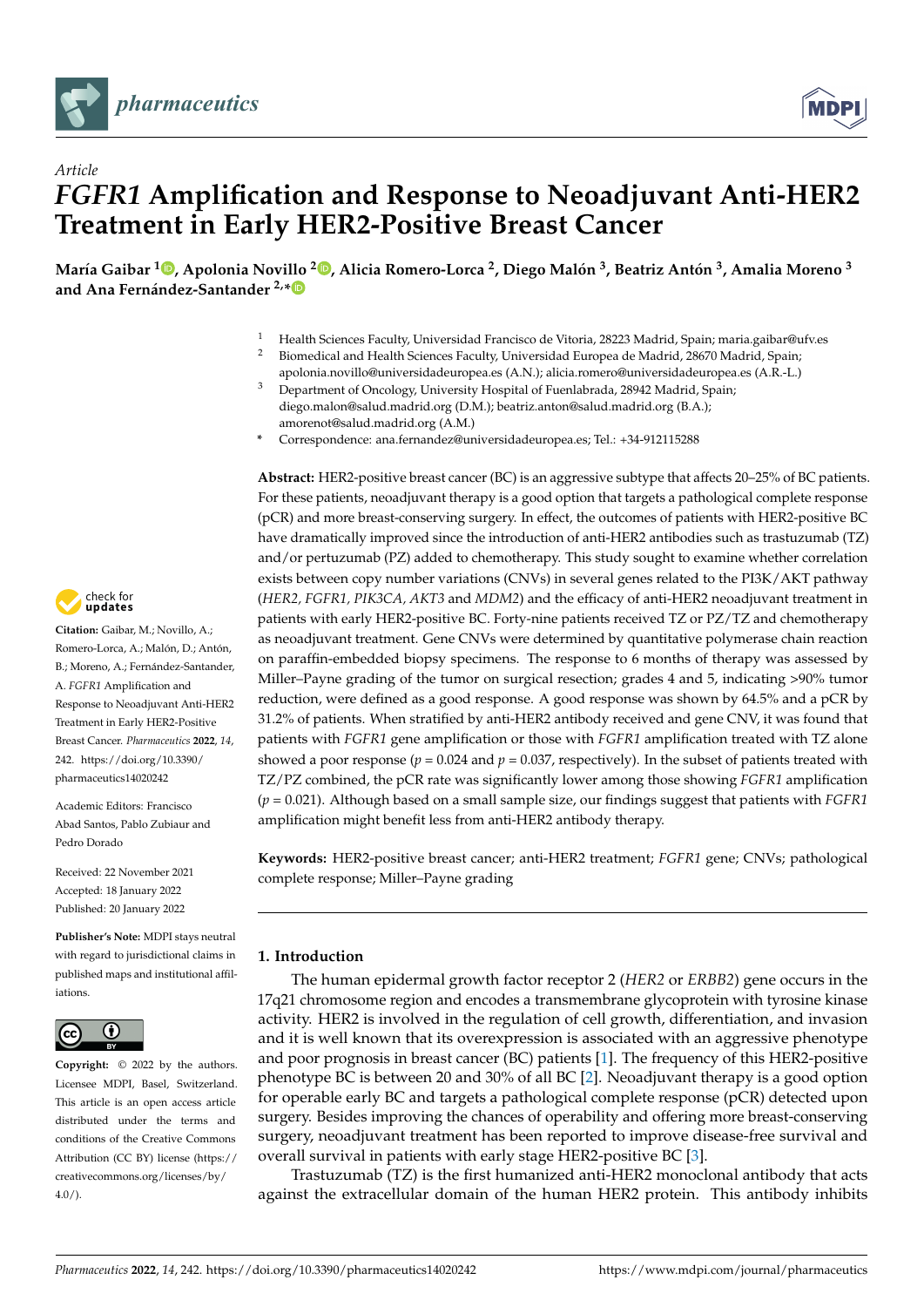the ligand-independent HER2 and HER3 signaling through the PI3K/AKT pathway (phosphoinositide-3-kinase/Akt serine/threonine kinase) that induces antibody-dependent cellular cytotoxicity [\[4\]](#page-7-3). Since the introduction of TZ added to chemotherapy (CT) nearly two decades ago, the outcomes of patients with HER2-positive BC have dramatically improved. In the NOAH trial, addition of TZ to the treatment regimen for women with locally advanced BC both increased the pCR rate from 19% to 38% and led to a significant improvement in event-free survival [\[5\]](#page-7-4). Pertuzumab (PZ) is a monoclonal antibody directed against the dimerization domain of HER2 and also works against the HER2 pathway. Dual HER2 blockade induced by adding PZ to TZ in neoadjuvant CT has been shown to increase the pCR rate compared with TZ alone, giving rise to a rate of around 50–70% [\[6\]](#page-7-5).

The PI3K/AKT pathway can be activated by different signaling molecules apart from ligand-independent HER2 and HER3 signaling or HER2 dimerization. FGFR1 is a member of the FGFR family that exhibits a highly conserved structure among different receptors of fibroblast growth factors. The interaction between fibroblast growth factors and FGFRs has been related to cell differentiation, proliferation, and survival [\[7\]](#page-7-6). FGFR and EGFR signaling may mediate the downstream phosphoinositide-3-kinase/Akt serine/threonine kinase (PI3K/AKT) pathway. Akt mediates the negative control of p53 levels through phosphorylation of MDM2, which is necessary for p53 degradation [\[8\]](#page-7-7). The activation of MDM2 by Akt and reduction in p53 levels has also been observed in HER2-overexpressing BC cells, with the consequence of promoting tumor progression [\[9\]](#page-7-8). *FGFR1* gene amplification was observed in 8–15% of all cases of BC [\[10\]](#page-7-9), and results in the aberrant activation of the downstream PI3K/AKT pathway, promoting cell cycle progression and apoptosis inhibition.

Breast cancer is a very heterogeneous disease with many different polymorphisms detected among BC patients. In the past few years, frequent gene copy number variations (CNVs) have been identified, such as those affecting the genes *FGFR1, HER1, HER2* or *PIK3CA*, involved in the PI3K/AKT pathway. In effect, CNVs in a wide array of these genes have been attributed an important role in the variability of clinical outcomes [\[11\]](#page-7-10).

The response to anti-HER2 neoadjuvant treatments for HER2-positive BC varies widely among patients. For instance, ~50% of patients were found not to benefit from TZ neoadjuvant treatment [\[12\]](#page-7-11). Thus, it is extremely important to distinguish between HER2-positive breast cancer patients who are more likely to respond well to anti-HER2 treatment and those who are not. The aim of this study was to examine the possible association between CNVs in five genes related to the PI3K/AKT pathway, *HER2, FGFR1, PIK3CA, AKT3* and *MDM2*, and the efficacy of anti-HER2 blockade neoadjuvant treatment in patients with early HER2-positive BC.

## **2. Materials and Methods**

## *2.1. Design and Patients*

Forty-nine female patients diagnosed with HER2+ breast cancer were treated at the Oncology Department of the University Hospital of Fuenlabrada, Madrid, Spain, between 2010 and 2018. In each patient, HER2/ER/PR status was determined as part of the routine diagnostic procedure. Patients received TZ or PZ/TZ combo and CT as neoadjuvant therapy to allow for breast-conserving surgery and a pathological complete response. The therapeutic regimens and targeted therapy used were based on current standard of care in each case: (i) anthracycline-based therapy (epirubicin, cyclophosphamide with weekly paclitaxel), (ii) carboplatin-docetaxel therapy, or (iii) taxane monotherapy (weekly paclitaxel). Patient samples and data were collected by medical oncologists at the Oncology Department, in accordance with the Declaration of Helsinki. The study protocol was approved by the Hospital's Ethics Committee (identification code: APR 18/20, September 2018). Informed consent for the experimental use of biopsies/tumors collected for diagnosis was provided by all patients.

Response to treatment was assessed using the Miller–Payne tumor grading system  $(1 = no$  tumor reduction,  $2 = up$  to 30% tumor reduction,  $3 = 30-90%$  tumor reduction,  $4 = 90\%$  tumor reduction (considered close to a pCR), and  $5 =$  no invasive malignant cells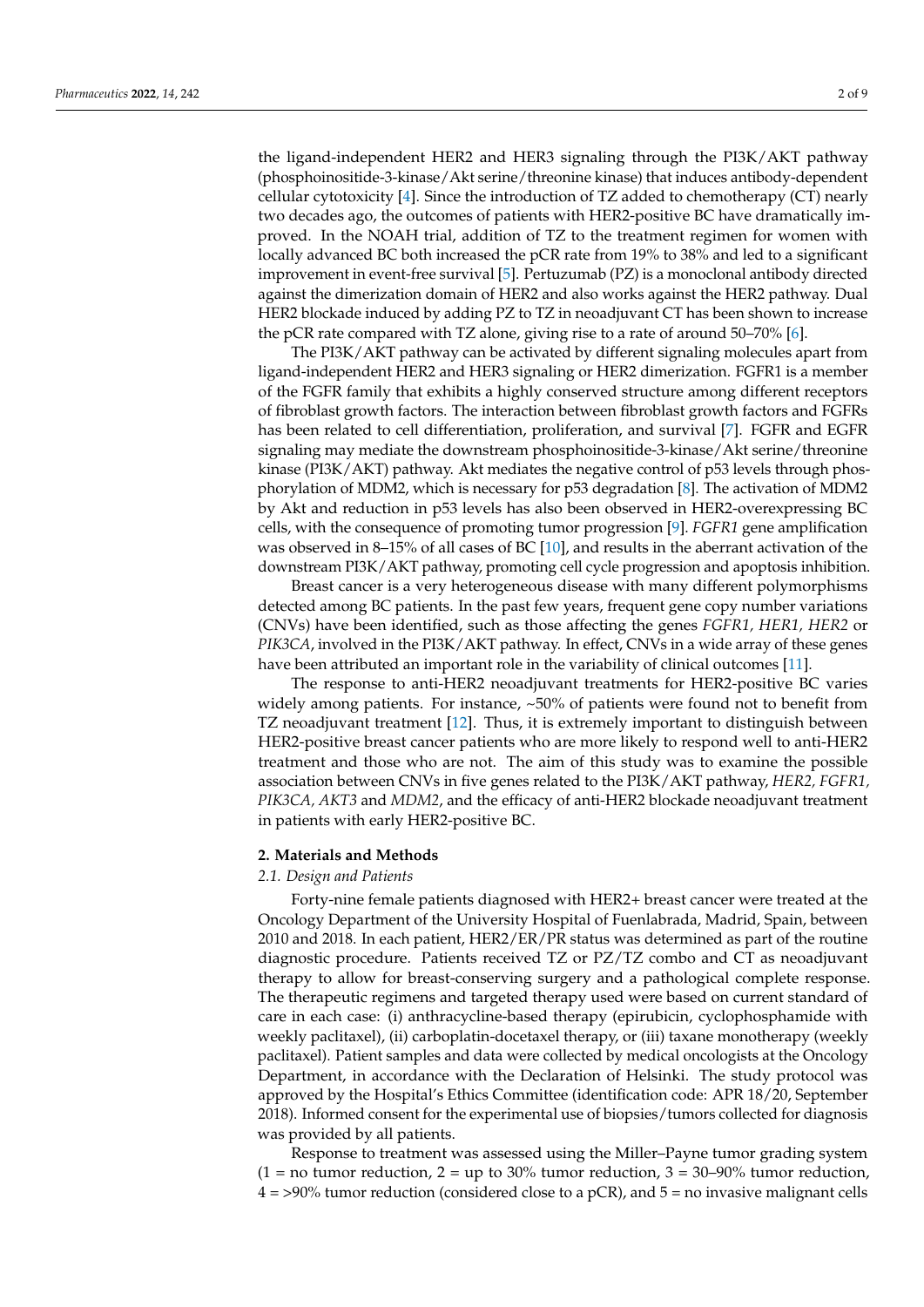identifiable in sections from the tumor site (considered a pCR)). For the present purpose, patients showing Miller–Payne grades 4 and 5 were defined as good responders and those with grades 1 to 3 were classified as poor responders. Tumor response grade was assessed after 6 months of treatment at surgery resection.

Overall survival (OS) was determined based on the time from treatment onset to the date of any-cause death or last follow-up.

#### *2.2. CNV Selection and Analysis*

The five CNVs examined here were selected on the basis of published evidence of somatic alterations in specific genes identified in HER2-positive breast cancer patients (see for instance [\[13\]](#page-7-12)). The locations of the studied CNVs in the genes *HER2, FGFR1, PIK3CA, AKT3* and *MDM2* are provided in Table [1.](#page-2-0) The five genes selected are those involved in the HER2 pathway with an important role in patients showing HER2 overexpression such as the present participants. HER2 and FGFR1 receptors act upon the PI3K/AKT intracellular signaling pathway, and play a key role in cell cycle regulation [\[14\]](#page-7-13). AKT phosphorylates and activates MDM2 protein, an important negative regulator of p53.

<span id="page-2-0"></span>**Table 1.** Details of the assays and genes used in the detection of CNVs.

| Gene                                                                                   | Thermo Fischer ID | Target Size (bp) | Location on GRCh38<br>(Cytoband) | <b>Gene Location</b><br>Identified     |
|----------------------------------------------------------------------------------------|-------------------|------------------|----------------------------------|----------------------------------------|
| FGFR1<br>(fibroblast growth factor receptor 1)                                         | Hs00770365 cn     | 75               | Chr.8: 38457439<br>(8p11.23)     | within exon 5                          |
| HER <sub>2</sub><br>(ERRB2 receptor tyrosine kinase 2)                                 | Hs00709630 cn     | 101              | Chr.17:39723405<br>(17q12)       | within exon 22                         |
| MDM <sub>2</sub><br>(MDM2 proto-oncogene)                                              | Hs03082319 cn     | 99               | Chr.12: 68835830<br>(12q15)      | overlapping intron<br>$10$ - $exon 11$ |
| PIK3CA<br>(phosphatidylinositol-4,5-bisphosphate)<br>3-kinase catalytic subunit alpha) | Hs06659652 cn     | 77               | Chr.3: 179155387<br>(3q26.32)    | within intron 3                        |
| AKT3<br>(serine/threonine kinase 3)                                                    | Hs05793001 cn     | 100              | Chr.1: 243806024<br>(1q44)       | within intron 4                        |

Total DNA was extracted from 2.5 mm3 of paraffin-embedded tumor biopsies, as required by the QIAamp® DNA FFPE Tissue Kit (Qiagen, Germantown, MD, USA). Each 10  $\mu$ L reaction mixture contained 5 ng of gDNA as the PCR template, 1 $\times$  TaqMan Gene Expression PCR Master Mix (5  $\mu$ L) along with 1× TaqMan<sup>TM</sup> Copy Number Assay (Hs00709630\_cn, Hs06659652\_cn, Hs05793001\_cn, Hs03082319\_cn, Hs00770365\_cn, Table [1\)](#page-2-0) and 1× TaqMan™ Copy Number Reference Assay (RNase *p*). Real-time PCR plates were run in an QuantStudio 12K Flex Real-Time PCR System (Applied Biosystems, Thermo Fisher Scientific, Waltham, MA, USA) under standard running conditions (95 ◦C for 10 min and 40 two-step cycles consisting of 95  $\degree$ C for 15 s and 60  $\degree$ C for 1 min) and analyzed with Copy Caller Software (Applied Biosystems, Thermo Fisher Scientific, Waltham, MA, USA). All reactions were performed in quadruplicate.

### *2.3. Statistical Analysis*

Quantitative variables are provided as medians and their interquartile range or means and their standard deviation depending on their distribution (Shapiro–Wilk test for normality). For qualitative variables, absolute and relative frequencies are given as percentages. The relationship between each gene's CNV and tumor response (good and poor response) was assessed using the Mann–Whitney or Student *t* tests according to the normality of the data. In patients stratified according to the anti-HER2 treatment received, the Chi-square test was used to compare rates of good responders to each treatment. Time-to-event data were analyzed using the Kaplan–Meier method. All calculations were performed using the Program Stata v.14.2 (Stata Corp, LLC, Lakeway, TX, USA). Significance was set at *p* ≤ 0.05.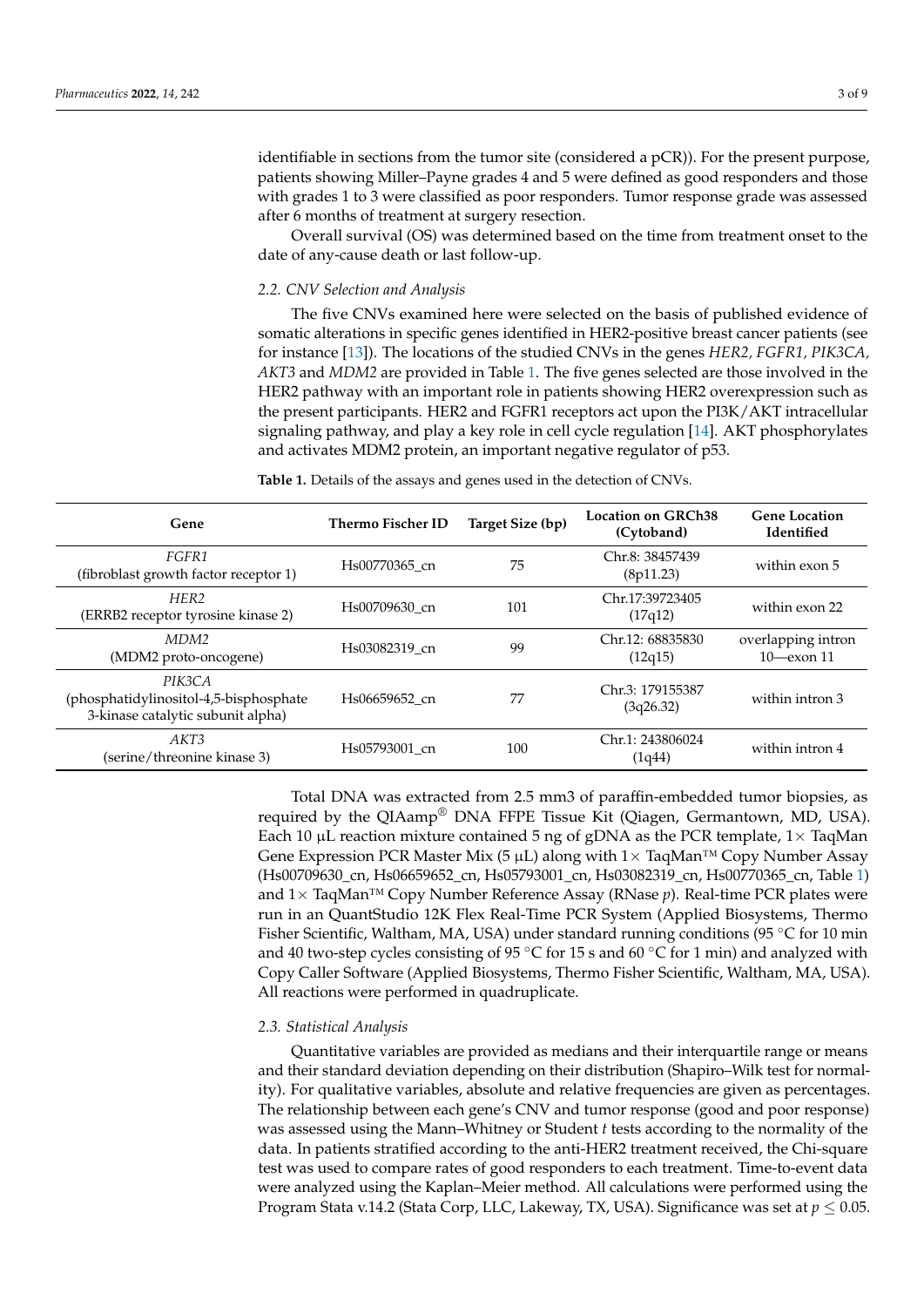# **3. Results**

## *3.1. Patient Characteristics*

Table [2](#page-3-0) shows the clinical characteristics of the BC patients enrolled. All of them were women (100%) of median age 50 years (range 28.4–74.6 years). Tumor locations were 42.9% right side and 57.1% left side. Most tumors were ductal, 93.9% compared to 6.1% for lobular. Histology grades on diagnosis were 14.3%, 53.0% and 32.7%, for grades 1, 2, and 3, respectively. All patients were positive for HER2, ER and PR and most had no metastasis on diagnosis (95.9%). The anti-HER2 drug received was TZ in 65.3% of the patients and TZ + PZ combo in the remaining 34.7%. Chemotherapy regimens based on current standard guides were anthracycline-based therapy in 22.5%, carboplatin-docetaxel therapy in 61.2% and taxane monotherapy in 16.3% (Table [2\)](#page-3-0).

After six months of therapy with TZ or PZ/TZ and CT, 64.5% of the BC patients showed a good response as indicated by >90% tumor reduction (Miller–Payne grade  $4 + 5$ ). A pathological complete response was observed in 31.2% of patients (Table [2\)](#page-3-0). For one patient, the Miller–Payne response was unknown. After stratifying patients according to the anti-HER2 treatment received, rates of good responders were similar in the patients treated with TZ (58.1%) versus TZ/PZ (76.5%) ( $p = 0.202$ ). No correlation was detected between response to therapy and the clinical characteristics of the patients.

## *3.2. Gene Amplification in Relation to Treatment Effectiveness and Survival*

Of the five genes examined, amplification of the FGFR1 gene was significantly associated with the response shown to the anti-HER2 drugs. Hence, patients showing a poor tumor response (Miller–Payne grades 1–3) had significantly more FGFR1 gene amplification (*p* = 0.024, Table [3\)](#page-4-0). More FGFR1 amplification was also associated with a poor response in the subgroup of patients treated with TZ alone (*p* = 0.037). Furthermore, within the TZ/PZ combo group, the pCR rate was significantly lower in patients showing greater FGFR1 gene amplification ( $p = 0.021$ ).

| <b>Patient Characteristics</b>                         | No. $(\%)$                           |  |  |
|--------------------------------------------------------|--------------------------------------|--|--|
| Median age (years)                                     | 50.0, range 28.4-74.6                |  |  |
| Gender<br>- Female<br>- Male                           | 49 (100)                             |  |  |
| Tumor location<br>- Right-sided<br>- Left-sided        | 21 (42.9)<br>28(57.1)                |  |  |
| Histology type<br>- Ductal<br>- Lobular                | 46 (93.9)<br>3(6.1)                  |  |  |
| Histology grade<br>- Grade 1<br>- Grade 2<br>- Grade 3 | 7(14.3)<br>26(53.0)<br>16 (32.7)     |  |  |
| HER2 status<br>- Positive<br>- Negative                | 49 (100)<br>$\overline{\phantom{0}}$ |  |  |
| ER status<br>- Positive<br>- Negative                  | 49 (100)                             |  |  |

<span id="page-3-0"></span>**Table 2.** Baseline characteristics of the 49 patients enrolled in this study.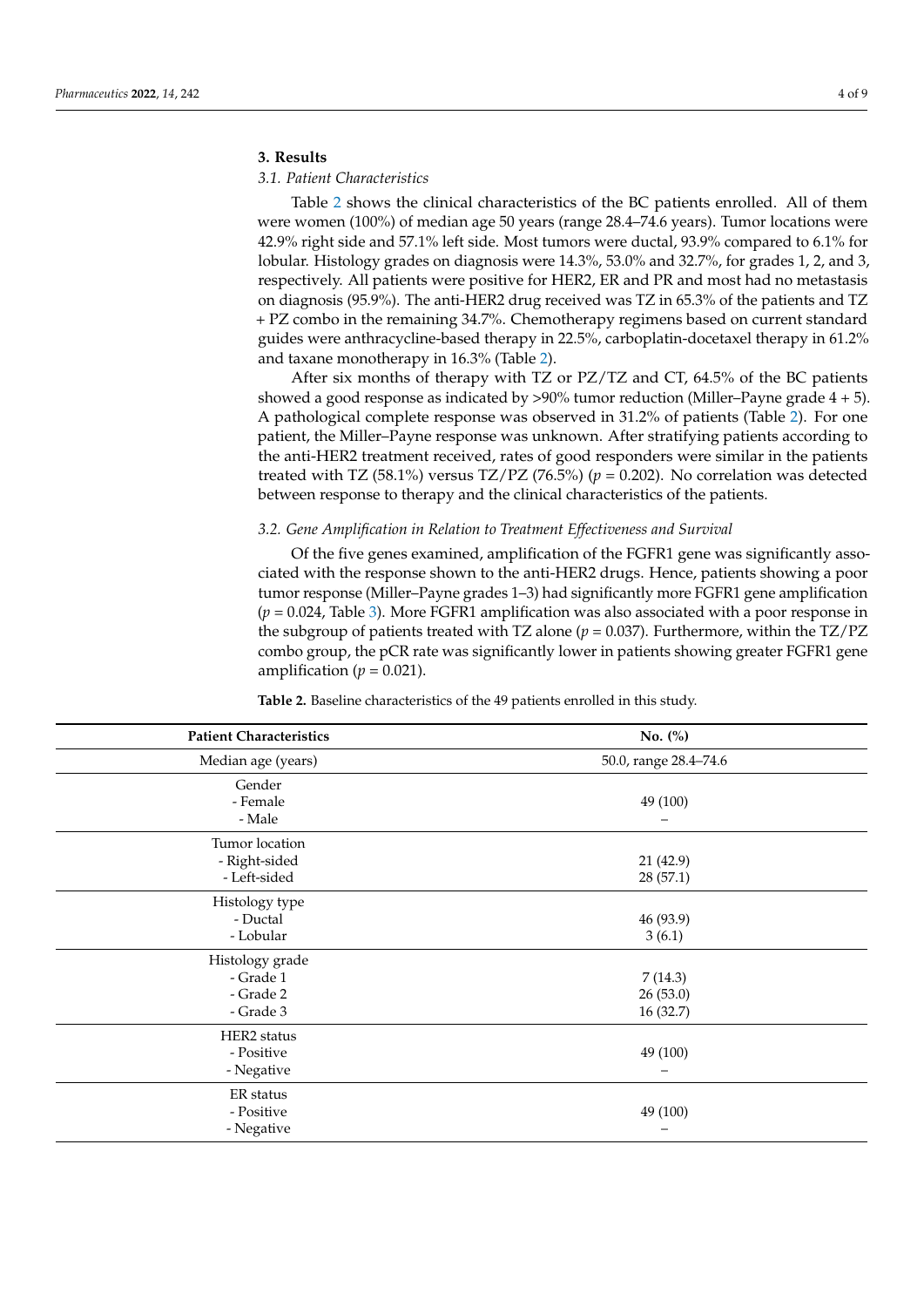| <b>Patient Characteristics</b>  | No. $(\%)$ |  |  |
|---------------------------------|------------|--|--|
| PR status                       |            |  |  |
| - Positive                      | 49 (100)   |  |  |
| - Negative                      |            |  |  |
| Metastasis                      |            |  |  |
| $-$ No                          | 47 (95.9)  |  |  |
| - Yes                           | 2(4.1)     |  |  |
| Miller-Payne response grade     |            |  |  |
| $-1$                            | 1(2.1)     |  |  |
| $-2$                            | 7(14.6)    |  |  |
| $-3$                            | 9(18.8)    |  |  |
| $-4$                            | 16(33.3)   |  |  |
| $-5$                            | 15(31.2)   |  |  |
| Anti-HER2 drug                  |            |  |  |
| - Trastuzumab                   | 32(65.3)   |  |  |
| - Trastuzumab + pertuzumab      | 17 (34.7)  |  |  |
| Chemotherapy                    |            |  |  |
| - Anthracycline-based therapy   | 11(22.5)   |  |  |
| - Carboplatin-docetaxel therapy | 30(61.2)   |  |  |
| - Taxane monotherapy            | 8(16.3)    |  |  |
|                                 |            |  |  |

**Table 2.** *Cont.*

<span id="page-4-0"></span>**Table 3.** Association between gene CNVs and anti-HER2 treatment response (Miller Payne 1-3 = poor response, Miller Payne 4-5 = good response).

| Gene   | Response         | Mean | <b>SD</b> | Median | <b>IQR</b> | Range          | $p$ Value |
|--------|------------------|------|-----------|--------|------------|----------------|-----------|
| HER2   | Poor<br>$n = 17$ | 3.72 | 5.00      | 2.00   | 2.42       | $0.78 - 21.63$ | 0.464     |
|        | Good<br>$n = 31$ | 3.75 | 3.14      | 3.03   | 3.82       | $0.27 - 12.19$ |           |
| FGFR1  | Poor<br>$n = 17$ | 3.54 | 3.72      | 2.33   | 1.31       | $1.27 - 16.90$ | 0.024     |
|        | Good<br>$n = 31$ | 2.26 | 1.38      | 1.91   | $0.87\,$   | $1.07 - 8.98$  |           |
| PIK3CA | Poor<br>$n = 17$ | 1.86 | 0.45      | 1.97   | 0.58       | $0.81 - 2.72$  | 0.483     |
|        | Good<br>$n = 31$ | 2.16 | 0.84      | 1.99   | 0.89       | $1.15 - 4.68$  |           |
| AKT3   | Poor<br>$n = 17$ | 2.24 | 0.65      | 2.30   | 0.69       | $0.88 - 3.73$  | 0.822     |
|        | Good<br>$n = 31$ | 2.19 | 0.93      | 2.01   | 1.12       | $0.51 - 4.02$  |           |
| MDM2   | Poor<br>$n = 17$ | 3.64 | 4.55      | 2.37   | 1.04       | $0.90 - 20.62$ | 0.296     |
|        | Good<br>$n = 31$ | 2.72 | 2.95      | 2.00   | 1.51       | $0.68 - 17.56$ |           |

Five-year survival was 87.02% (95% CI: 68.98–95.95); only four patients died at 50 to 65 months. Because of the low mortality, median survival could not be determined, and it was not possible to assess the relationship between each CNV and survival.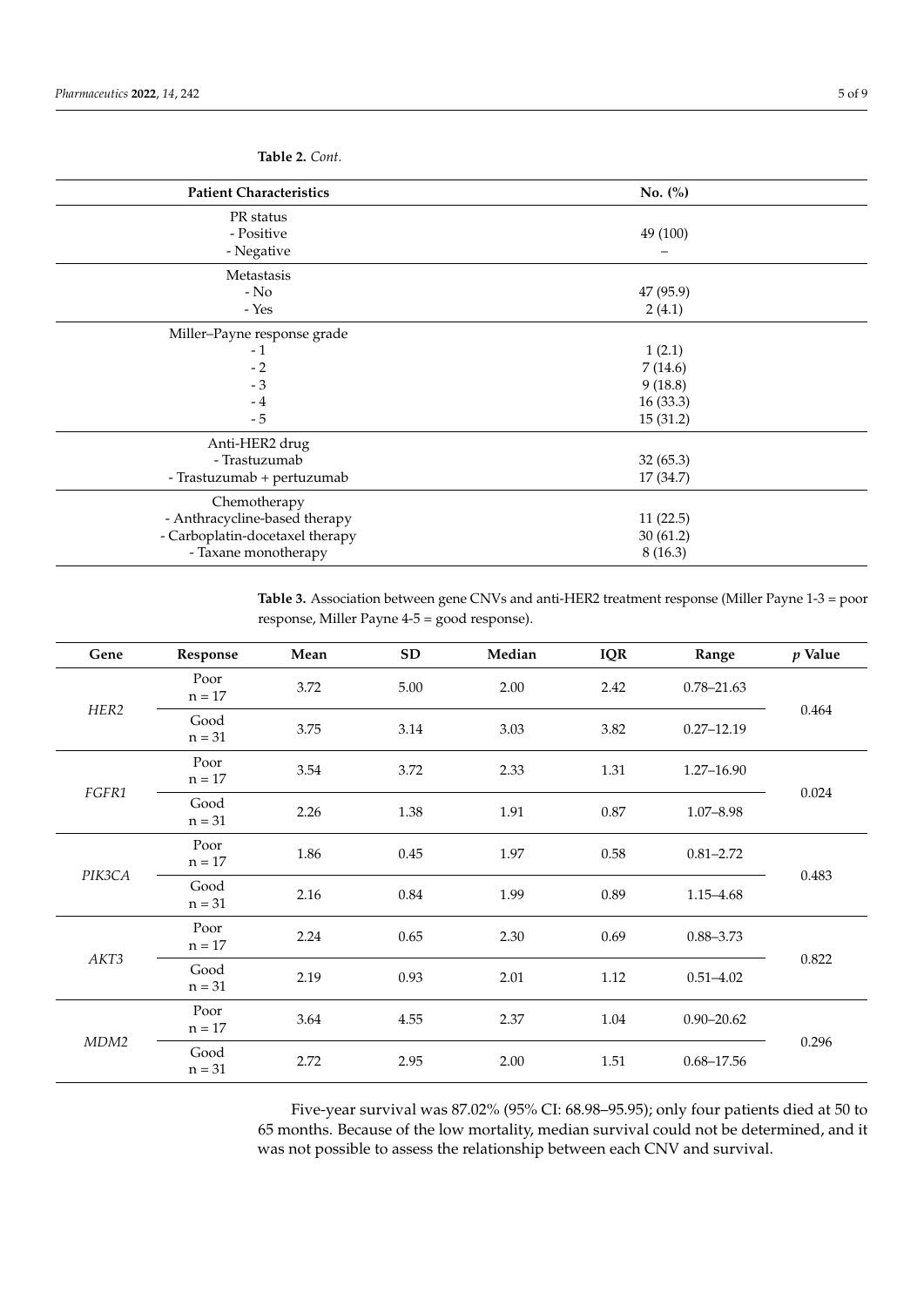## **4. Discussion**

The neoadjuvant approach is a standard therapy option for operable early breast cancer, and has been associated with a very good pCR at the time of surgery. According to the results of Collaborative Trials in Neoadjuvant Breast Cancer (CTNeoBC) therapy in HER2-positive BC patients, women showing a pCR have a significantly better overall survival rate than those almost showing a pCR [\[3,](#page-7-2)[5\]](#page-7-4). This has meant that a pathological complete response is regarded as an informative biomarker of survival to be considered in the approval of new treatments by the EMA (European Medicines Agency) [\[15\]](#page-7-14). Both the addition of TZ to neoadjuvant treatment in early BC patients and dual HER2 blockade with  $TZ$  + PZ have led to significantly increased pCR rates [\[5,](#page-7-4)[6\]](#page-7-5). In our study, BC patients showed a good response rate (Miller Payne grades 4–5) both to TZ therapy and dual TZ + PZ HER2 blockade (58.1% and 76.5%, respectively). Other authors have reported similar outcomes in larger patient series and concluded that neoadjuvant chemotherapy with TZ + PZ increases the pCR rate compared with trastuzumab alone to one of around 50–70% [\[6\]](#page-7-5). However, it should be mentioned that approximately one-third of patients with HER2-positive early BC treated with TZ experience relapse [\[16\]](#page-7-15). This highlights a need to find good biomarkers of the efficacy of anti-HER2 treatment for this aggressive BC phenotype.

Mutations in genes with a role in the PI3K/AKT pathway have been examined in order to select patients who might benefit from anti-HER2 therapy, especially the dual blockade approach [\[1\]](#page-7-0). For instance, Han et al. suggested that HER2-positive early BC patients with a Val variant in the *HER2Ile655Val* SNP had a better survival when treated with TZ versus patients not receiving TZ, although the typed mutation itself would confer a more aggressive phenotype [\[17\]](#page-7-16). Other studies have revealed that the presence of mutations in the *PIK3* gene, seen in 12 to 39% of HER2-positive BC patients, can lead to resistance to trastuzumab therapy, showing a lower pCR rate and shorter disease-free survival [\[18\]](#page-7-17). The genes examined in our study—*HER2, FGFR1, PIK3CA, AKT3* and *MDM2*—were selected on the grounds of their implication in this metabolic pathway and their known consequences on cell cycle regulation via inhibition of p53 [\[8\]](#page-7-7). Our results highlight that an amplified number of *FGFR1* gene copies seems overall related to a significantly worse efficacy of treatment ( $p = 0.024$ , Table [3\)](#page-4-0). Besides the whole patient sample, this poor response was also observed in the subgroup of patients treated only with  $TZ$  ( $p = 0.037$ ) but not in the subgroup given the TZ + PZ combo. The small sample size of both subgroups is a limitation of our study, preventing the observation of possible significant differences and multivariate analysis to check for interactions between CNV and other data such as histological stage, as performed by Fountzilas et al. with *TP53* and *PIK3CA* mutation status [\[19\]](#page-7-18). Nevertheless, in women treated with TZ + PZ, having an amplified *FGFR1* gene was effectively linked to a significantly lower pCR (Miller–Payne grade  $5, p = 0.021$ ).

Amplification of the *FGFR1* gene is its most common variation, occurring in 8–15% of all cases of breast cancer [\[20\]](#page-7-19). *FGFR1* amplification has been considered a marker of resistance of cell lines to endocrine therapy in in vitro studies [\[21\]](#page-7-20). Our patients who were poor responders had both amplified *FGFR1* and *HER2* as all participants were HER2-positive at diagnosis (as an inclusion criterion). According to Chen et al., patients with *FGFR1* and *HER1/2* co-amplification exhibit a less favorable prognosis compared with patients with either *FGFR1*, *HER1/2* amplification or with no amplification of these genes [\[14\]](#page-7-13). However, other studies have related *FGFR1* amplification to an improved response of BC patients to other treatments. For instance, Hui et al. concluded that HR-/HER2-negative metastatic BC patients showed an apparent increase in overall response to lucitanib if they had a high number of *FGFR1* copies [\[22\]](#page-7-21). Also seemingly relevant is the link detected between PI3K/AKT pathway activation and both worse trastuzumab efficacy and median time to progression and survival [\[23\]](#page-7-22). These last authors also reported an increased risk of disease progression in HER2-positive BC patients with mutations in the *PIK3CA* gene [\[23\]](#page-7-22).

Several clinical trials have shown that TZ can significantly increase disease-free survival and overall survival in HER2-positive BC patients in both metastatic and early-stage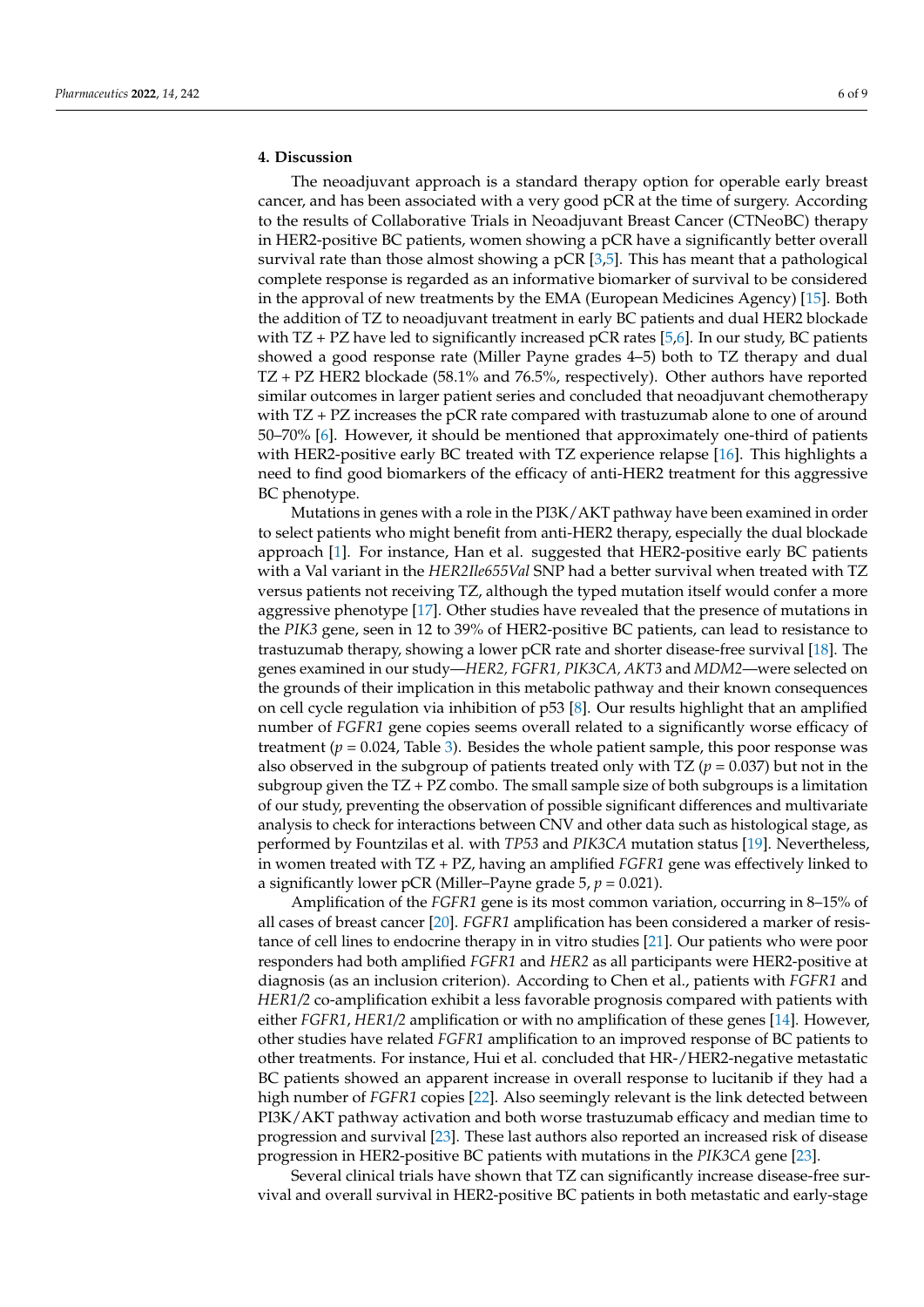settings (see for instance, [\[24\]](#page-8-0)). The five-year survival rate in our study was 81.6%, and only four patients died. Due to this low mortality, median survival could not be measured, and it was not possible to assess the link between each CNV and survival.

Hanker et al. described that the FGFR and HER2 pathways can cooperate to promote tumor progression as a result of somatic mutations in genes related to the former pathway that could play a role in resistance to anti-HER2 drugs in HER2-positive BC tumors [\[25\]](#page-8-1). These authors considered that patients showing *FGFR1* expression in the bottom 80% percentile had a significantly reduced risk of disease recurrence when treated with TZ. However, TZ did not reduce the risk of recurrence in the top 20% *FGFR1* expression percentile. Based on the results of in vitro and in vivo mice studies, Akhand et al. suggested that enhanced *FGFR1* expression also confers resistance to anti-HER2 antibody therapies by disrupting trastuzumab's ability to bind to HER2 [\[26\]](#page-8-2). Although the mechanisms whereby FGFR prevents trastuzumab binding have not yet been determined, recent studies have unveiled the relevant role of micro-RNAs in gastric cancer HER2-positive cells. Guo et al. proposed that miR-301a-3p disseminated TZ resistance by activating the expression of *FGFR1* through the intercellular transfer of this micro-RNA by exosomes [\[27\]](#page-8-3).

The field of anti-cancer drug development is presently focused on the identification of biomarkers for more personalized treatment. In effect, CNVs have shown their potential utility for predicting the risk of disease progression in patients with solid tumors [\[28\]](#page-8-4). Our study in patients overexpressing the *HER2* gene (HER2-positive) shows that *FGFR1* gene amplification is associated with a poor tumor response to both anti-HER2 treatments, trastuzumab and trastuzumab plus pertuzumab. Although the sample size is a limitation, because of our results do not reach the minimum accepted 80% statistical power, the findings of this study provide direction for future studies designed to address this relationship. Future clinical trials should also explore whether resistance to anti-HER2 therapies could be diminished by HER2 and FGFR inhibitor drug combinations.

**Author Contributions:** A.F.-S. and D.M., conceived the project. A.F.-S. managed the funding support. D.M., B.A., and A.M. were responsible for data collection. M.G. headed the experiments. A.N. and A.R.-L. analyzed the data. A.F.-S. wrote manuscript. M.G., A.N. and A.R.-L. reviewed the manuscript. All authors have read and agreed to the published version of the manuscript.

**Funding:** This research was funded by Universidad Europea de Madrid (2019/UEM17) and by Foundation of the Universidad Europea, (grant numbers FGUE001804 and FGUE001805).

**Institutional Review Board Statement:** The study was conducted according to the guidelines of the Declaration of Helsinki and approved by the University Hospital of Fuenlabrada Ethics Committee (identification code: APR 18/20, September 2018).

**Informed Consent Statement:** Informed consent for the experimental use of biopsies/tumors collected for diagnosis was provided by all patients as study protocol required.

**Data Availability Statement:** All data available are reported in the article.

**Acknowledgments:** Thanks are expressed to Miguel Galán, Laura Beltrán and Cristina Andreu for many helpful discussion and statistical support.

**Conflicts of Interest:** The authors declare no conflict of interest.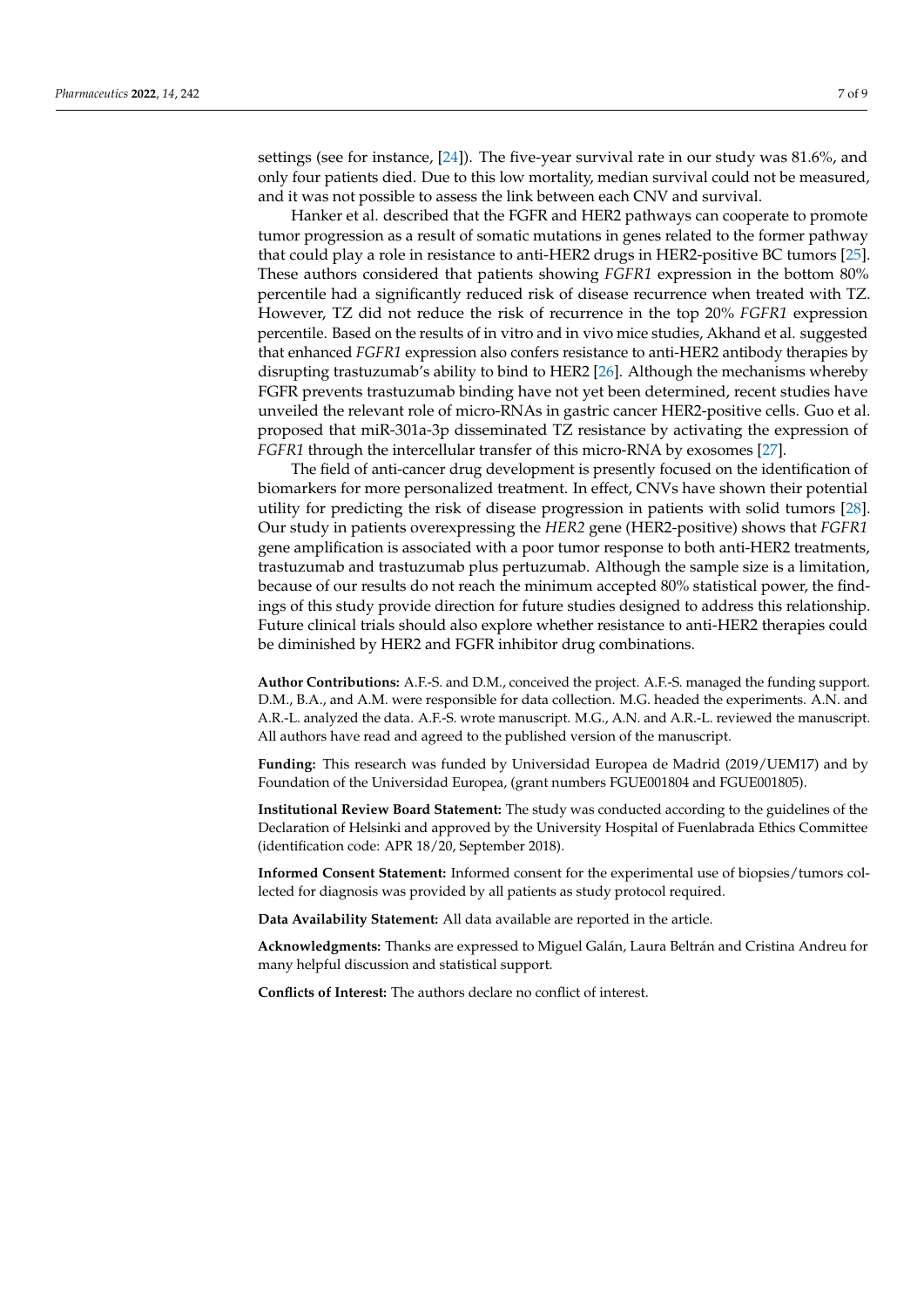# **References**

- <span id="page-7-0"></span>1. Loibl, S.; Gianni, L. HER2-positive breast cancer. *Lancet* **2017**, *389*, 2415–2429. [\[CrossRef\]](http://doi.org/10.1016/S0140-6736(16)32417-5)
- <span id="page-7-1"></span>2. Bray, F.; Ferlay, J.; Soerjomataram, I.; Siegel, R.L.; Torre, L.A.; Jemal, A. Global cancer statistics 2018: GLOBOCAN estimates of incidence and mortality worldwide for 36 cancers in 185 countries. *CA Cancer J. Clin.* **2018**, *68*, 394–424. Erratum in. *CA Cancer J. Clin.* **2020**, *70*, 313. [\[CrossRef\]](http://doi.org/10.3322/caac.21492)
- <span id="page-7-2"></span>3. Cortazar, P.; Zhang, L.; Untch, M. Pathological complete response and long-term clinical benefit in breast cancer: The CTNeoBC pooled analysis. *Lancet* **2014**, *384*, 164–172. [\[CrossRef\]](http://doi.org/10.1016/S0140-6736(13)62422-8)
- <span id="page-7-3"></span>4. Slamon, D.J.; Leyland-Jones, B.; Shak, S. Use of chemotherapy plus a monoclonal antibody against HER2 for metastatic breast cancer that overexpresses HER2. *N. Engl. J. Med.* **2001**, *344*, 783–792. [\[CrossRef\]](http://doi.org/10.1056/NEJM200103153441101)
- <span id="page-7-4"></span>5. Gianni, L.; Eiermann, W.; Semiglazov, V. Neoadjuvant chemotherapy with trastuzumab followed by adjuvant trastuzumab versus neoadjuvant chemotherapy alone in patients with HER2-positive locally advanced breast cancer (the NOAH trial): A randomised controlled superiority trial with a parallel HER2-negative cohort. *Lancet* **2010**, *375*, 377–384.
- <span id="page-7-5"></span>6. Takada, M.; Toi, M. Neoadjuvant treatment for HER2-positive breast cancer. *Chin. Clin. Oncol.* **2020**, *9*, 32. [\[CrossRef\]](http://doi.org/10.21037/cco-20-123) [\[PubMed\]](http://www.ncbi.nlm.nih.gov/pubmed/32527117)
- <span id="page-7-6"></span>7. Turner, N.; Grose, R. Fibroblast growth factor signalling: From development to cancer. *Nat. Rev. Cancer* **2010**, *10*, 116–129. [\[CrossRef\]](http://doi.org/10.1038/nrc2780) [\[PubMed\]](http://www.ncbi.nlm.nih.gov/pubmed/20094046)
- <span id="page-7-7"></span>8. Abraham AGrr O'Neill, E. PI3K/Akt-mediated regulation of p53 in cancer. *Biochem. Soc. Trans.* **2014**, *42*, 798–803. [\[CrossRef\]](http://doi.org/10.1042/BST20140070) [\[PubMed\]](http://www.ncbi.nlm.nih.gov/pubmed/25109960)
- <span id="page-7-8"></span>9. Zhou, B.P.; Liao, Y.; Xia, W.; Zou, Y.; Spohn, B.; Hung, M.C. HER-2/neu induces p53 ubiquitination via Akt-mediated MDM2 phosphorylation. *Nat. Cell Biol.* **2001**, *3*, 973–982. Erratum in. *Nat. Cell Biol.* **2002**, *4*, 736. [\[CrossRef\]](http://doi.org/10.1038/ncb1101-973)
- <span id="page-7-9"></span>10. Andre, F.; Job, B.; Dessen, P.; Tordai, A.; Michiels, S.; Liedtke, C.; Richon, C.; Yan, K.; Wang, B.; Vassal, G.; et al. Molecular characterization of breast cancer with high-resolution oligonucleotide comparative genomic hybridization array. *Clin. Cancer Res.* **2009**, *15*, 441–451. [\[CrossRef\]](http://doi.org/10.1158/1078-0432.CCR-08-1791)
- <span id="page-7-10"></span>11. Cancer Genome Atlas Network: Comprehensive molecular portraits of human breast tumours. *Nature* **2012**, *490*, 61–70. [\[CrossRef\]](http://doi.org/10.1038/nature11412) [\[PubMed\]](http://www.ncbi.nlm.nih.gov/pubmed/23000897)
- <span id="page-7-11"></span>12. Slamon, D.; Eiermann, W.; Robert, N. Adjuvant trastuzumab in HER2-positive breast cancer. *N. Engl. J. Med.* **2011**, *365*, 1273–1283. [\[CrossRef\]](http://doi.org/10.1056/NEJMoa0910383) [\[PubMed\]](http://www.ncbi.nlm.nih.gov/pubmed/21991949)
- <span id="page-7-12"></span>13. Park, Y.H.; Shin, H.T.; Jung, H.H.; Choi, Y.L.; Ahn, T.; Park, K.; Lee, A.; Do, I.G.; Kim, J.Y.; Ahn, J.S.; et al. Role of HER2 mutations in refractory metastatic breast cancers: Targeted sequencing results in patients with refractory breast cancer. *Oncotarget* **2015**, *6*, 32027–32038. [\[CrossRef\]](http://doi.org/10.18632/oncotarget.5184) [\[PubMed\]](http://www.ncbi.nlm.nih.gov/pubmed/26397225)
- <span id="page-7-13"></span>14. Chen, S.; Qiu, Y.; Guo, P.; Pu, T.; Feng, Y.; Bu, H. *FGFR1* and *HER1* or *HER2* co-amplification in breast cancer indicate poor prognosis. *Oncol. Lett.* **2018**, *15*, 8206–8214. [\[CrossRef\]](http://doi.org/10.3892/ol.2018.8423) [\[PubMed\]](http://www.ncbi.nlm.nih.gov/pubmed/29805554)
- <span id="page-7-14"></span>15. European Medicines Agency. EMA/CHMP/151853/2014: The Role of the Pathological Complete Response as an endpoint in Neoadjuvant Breast Cancer Studies. 20 March 2014. Available online: [http://www.ema.europa.eu/docs/en\\_GB/document\\_](http://www.ema.europa.eu/docs/en_GB/document_library/Scientific_guideline/2014/04/WC500165781.pdf) [library/Scientific\\_guideline/2014/04/WC500165781.pdf](http://www.ema.europa.eu/docs/en_GB/document_library/Scientific_guideline/2014/04/WC500165781.pdf) (accessed on 8 April 2016).
- <span id="page-7-15"></span>16. Jagosky, M.; Tan, A.R. Combination of Pertuzumab and Trastuzumab in the Treatment of HER2-Positive Early Breast Cancer: A Review of the Emerging Clinical Data. *Breast Cancer* **2021**, *13*, 393–407. [\[CrossRef\]](http://doi.org/10.2147/BCTT.S176514) [\[PubMed\]](http://www.ncbi.nlm.nih.gov/pubmed/34163239)
- <span id="page-7-16"></span>17. Han, X.; Diao, L.; Xu, Y.; Xue, W.; Ouyang, T.; Li, J.; Wang, T.; Fan, Z.; Fan, T.; Lin, B.; et al. Association between the *HER2 Ile655Val* polymorphism and response to trastuzumab in women with operable primary breast cancer. *Ann. Oncol.* **2014**, *25*, 1158–1164. [\[CrossRef\]](http://doi.org/10.1093/annonc/mdu111)
- <span id="page-7-17"></span>18. Seo, Y.; Park, Y.H.; Ahn, J.S.; Im, Y.H.; Nam, S.J.; Cho, S.Y.; Cho, E.Y. *PIK3CA* Mutations and Neoadjuvant Therapy Outcome in Patients with Human Epidermal Growth Factor Receptor 2-Positive Breast Cancer: A Sequential Analysis. *J. Breast Cancer* **2018**, *21*, 382–390. [\[CrossRef\]](http://doi.org/10.4048/jbc.2018.21.e48)
- <span id="page-7-18"></span>19. Fountzilas, G.; Giannoulatou, E.; Alexopoulou, Z.; Zagouri, F.; Timotheadou, E.; Papadopoulou, K.; Lakis, S.; Bobos, M.; Poulios, C.; Sotiropoulou, M.; et al. *TP53* mutations and protein immunopositivity may predict for poor outcome but also for trastuzumab benefit in patients with early breast cancer treated in the adjuvant setting. *Oncotarget* **2016**, *7*, 32731–32753. [\[CrossRef\]](http://doi.org/10.18632/oncotarget.9022)
- <span id="page-7-19"></span>20. Elbauomy Elsheikh, S.; Green, A.R.; Lambros, M.B.; Turner, N.C.; Grainge, M.J.; Powe, D.; Ellis, I.O.; Reis-Filho, J.S. *FGFR1* amplification in breast carcinomas: A chromogenic in situ hybridisation analysis. *Breast Cancer Res.* **2007**, *9*, R23. [\[CrossRef\]](http://doi.org/10.1186/bcr1665) [\[PubMed\]](http://www.ncbi.nlm.nih.gov/pubmed/17397528)
- <span id="page-7-20"></span>21. Turner, N.; Pearson, A.; Sharpe, R.; Lambros, M.; Geyer, F.; Lopez-Garcia, M.A.; Natrajan, R.; Marchio, C.; Iorns, E.; Mackay, A.; et al. *FGFR1* amplification drives endocrine therapy resistance and is a therapeutic target in breast cancer. *Cancer Res.* **2010**, *70*, 2085–2094. [\[CrossRef\]](http://doi.org/10.1158/0008-5472.CAN-09-3746) [\[PubMed\]](http://www.ncbi.nlm.nih.gov/pubmed/20179196)
- <span id="page-7-21"></span>22. Hui, R.; Pearson, A.; Cortes, J.; Campbell, C.; Poirot, C.; Azim, H.A., Jr.; Fumagalli, D.; Lambertini, M.; Daly, F.; Arahmani, A.; et al. Lucitanib for the Treatment of HR+/HER2- Metastatic Breast Cancer: Results from the Multicohort Phase II FINESSE Study. *Clin. Cancer Res.* **2020**, *26*, 354–363. [\[CrossRef\]](http://doi.org/10.1158/1078-0432.CCR-19-1164) [\[PubMed\]](http://www.ncbi.nlm.nih.gov/pubmed/31619444)
- <span id="page-7-22"></span>23. Razis, E.; Bobos, M.; Kotoula, V.; Eleftheraki, A.G.; Kalofonos, H.P.; Pavlakis, K.; Papakostas, P.; Aravantinos, G.; Rigakos, G.; Efstratiou, I.; et al. Evaluation of the association of *PIK3CA* mutations and *PTEN* loss with efficacy of trastuzumab therapy in metastatic breast cancer. *Breast Cancer Res. Treat.* **2011**, *128*, 447–456. [\[CrossRef\]](http://doi.org/10.1007/s10549-011-1572-5)